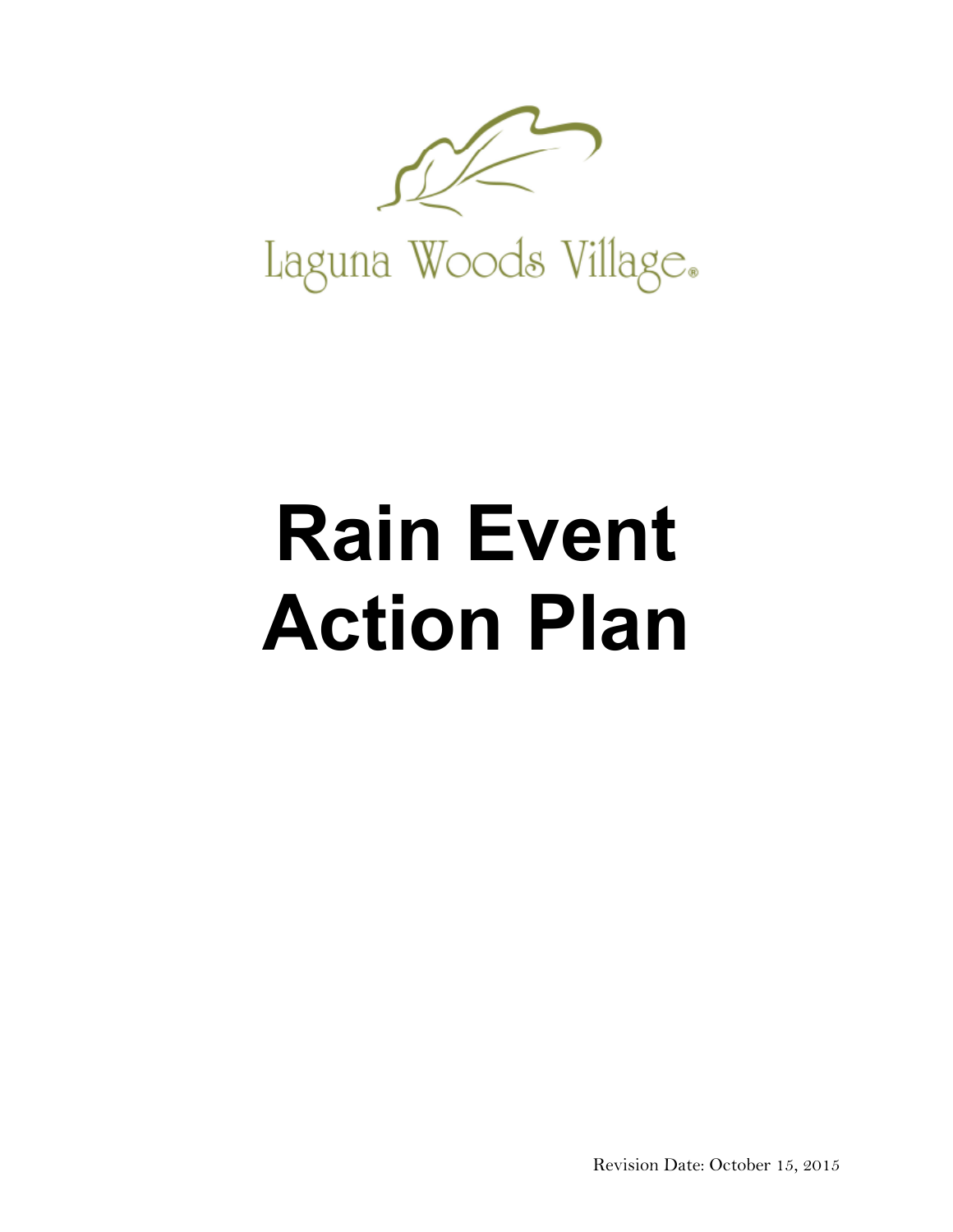# **Table of Contents**

| Item                                                            | Page |
|-----------------------------------------------------------------|------|
| Introduction                                                    | 3    |
| <b>Abbreviations and Work Centers</b>                           | 4    |
| Rain Season Preparation                                         | 5    |
| Rain Season                                                     | 7    |
| No Rain Forecasted                                              | 8    |
| Rain Forecasted                                                 | 9    |
| <b>Severe Storm Forecasted</b>                                  | 11   |
| Post Rain Event Clean-Up                                        | 15   |
| Appendices (Located in the Emergency Information Folder)        |      |
| <b>APPENDIX A: Maps</b>                                         |      |
| <b>High Priority Locations Map</b>                              |      |
| <b>Material Storage Locations</b>                               |      |
| <b>APPENDIX B: Standard Forms</b>                               |      |
| Landscape Drain Inspection Log                                  |      |
| <b>Catch Basin Inspection Log</b>                               |      |
| WC 936 Rain Season Preparation Checklist                        |      |
| <b>APPENDIX C: Storm Shelter</b>                                |      |
| <b>Storm Shelter Policy</b>                                     |      |
| <b>APPENDIX D: Contact Information</b>                          |      |
| <b>Emergency Phone List</b>                                     |      |
| APPENDIX E: Automated Telephone Broadcasting System Information |      |
| Recipients of the Phone Tree                                    |      |
| 72-hour and 12-hour Scripts                                     |      |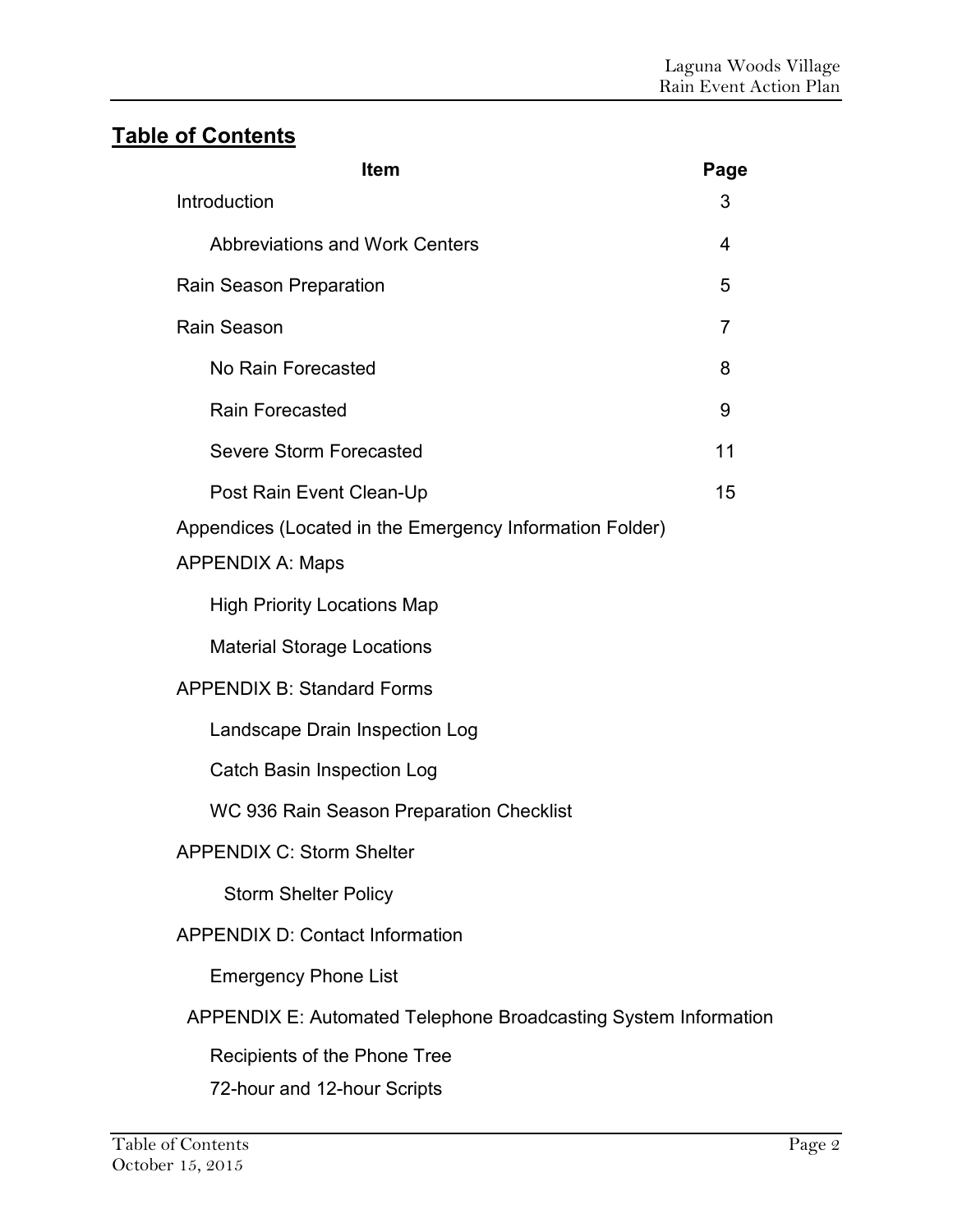# **Introduction**

The Laguna Woods Village Rain Event Action Plan (Plan) was prepared to outline the rain event procedures that are in place. The Plan outlines procedures that are taken during:

- Rain Season Preparation
- Rain Season
- Severe Storm Forecasts
- Post Rain Event Clean-up

Flooding that may occur as a result of a severe storm event, would possibly qualify as a Disaster or if localized, an Incident as defined in the Laguna Woods Village Disaster Plan Manual**.\*** 

Location maps of the high priority locations areas are provided in Appendix A.

*\*Note: The Laguna Woods Village Disaster Plan addresses two scenarios – a Disaster and an Incident. Below is a definition for those items as presented in the Disaster Plan:* 

- *Disaster: Defined as a natural or manmade catastrophic event that seriously threatens the safety and welfare of the residents in Laguna Woods Village, and/or results in widespread damage to property, injuries to residents or employees, or seriously disrupts the normal activities or functions with the Laguna Woods Village Community. The Incident Command Center would be activated in the event of a Disaster. Examples of natural disasters include earthquakes, floods, windstorms, tornados, etc. Manmade disasters include toxic spills, airplane crashes, terrorism and the like.*
- *Incident: Defined as any natural or manmade event that can be a significant episode, but the event is more localized in coverage or impact to the Laguna Woods Village Community. The Field Command Post would be activated in the event of an Incident. An Incident could potentially evolve into a Disaster requiring the activation of the Incident Command Center.*

*If the Laguna Woods Disaster Plan is activated, then the procedures outlined in the*  Laguna Woods Disaster Plan will supersede all procedures outlined in this Rain Event *Action Plan.*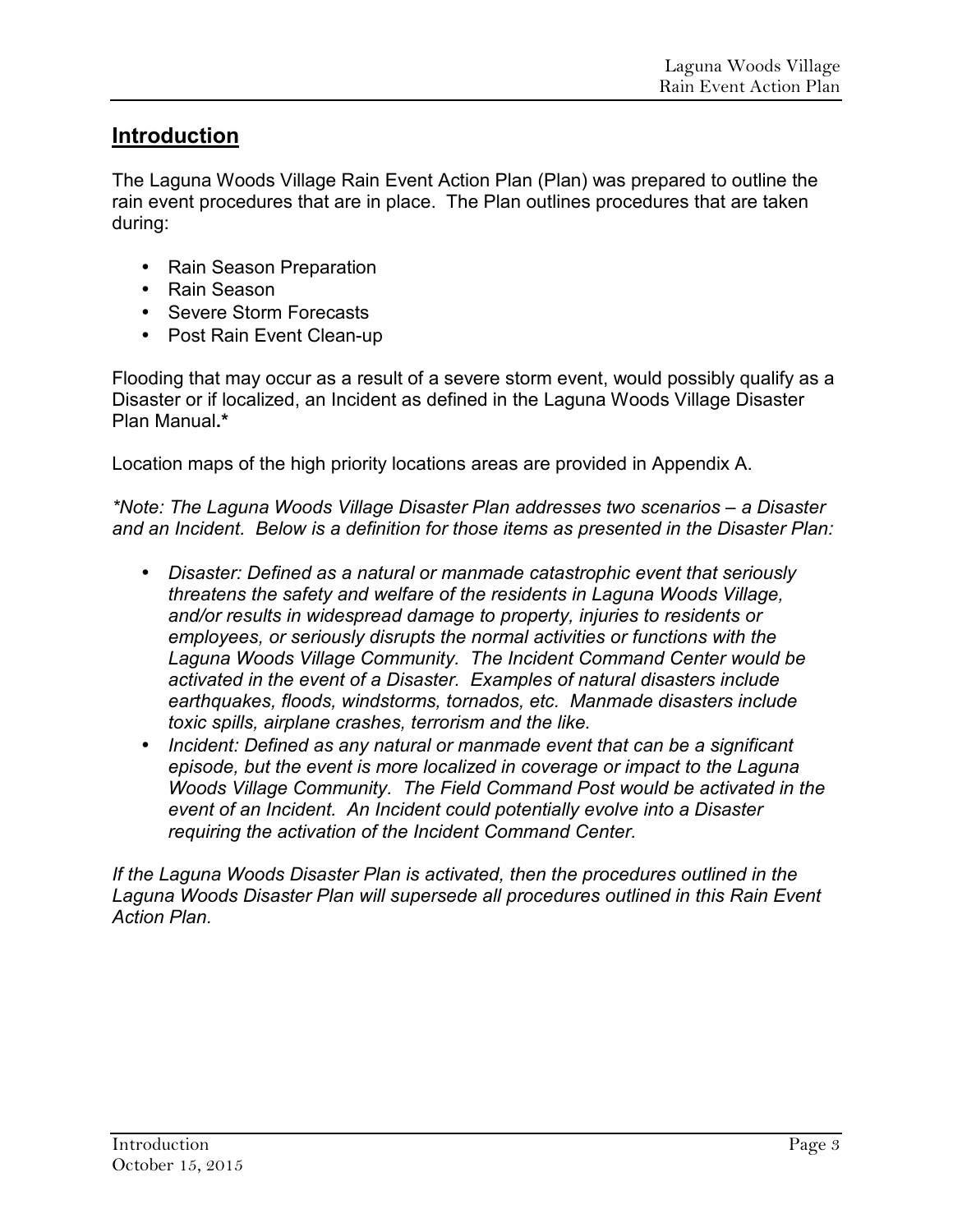# **Abbreviations**

| Abbreviation | <b>Description</b>                   |
|--------------|--------------------------------------|
| NOV          | Notice of Violation                  |
| Plan         | Rain Action Event Plan               |
| <b>SEC</b>   | <b>Storm Event Coordinator</b>       |
| <b>WC</b>    | <b>Work Center</b>                   |
| <b>WMC</b>   | <b>Weather Monitoring Consultant</b> |

# **Work Centers**

| <b>Work Center</b><br><b>Department</b><br><b>Number</b> |                                 | <b>Division</b>               |  |  |
|----------------------------------------------------------|---------------------------------|-------------------------------|--|--|
| <b>WC 240</b>                                            | <b>Community Services</b>       | <b>Community Relations</b>    |  |  |
| <b>WC 530</b>                                            | <b>Ground Maintenance Crews</b> | Landscape                     |  |  |
| <b>WC 540</b>                                            | <b>Irrigation Department</b>    | Landscape                     |  |  |
| <b>WC 570</b>                                            | <b>Tree Maintenance</b>         | Landscape                     |  |  |
| <b>WC 910</b>                                            | <b>Building Maintenance</b>     | Maintenance                   |  |  |
| <b>WC 936</b>                                            | Paving                          | <b>Construction Services</b>  |  |  |
| WC 950                                                   | <b>Property Services</b>        | <b>Maintenance Operations</b> |  |  |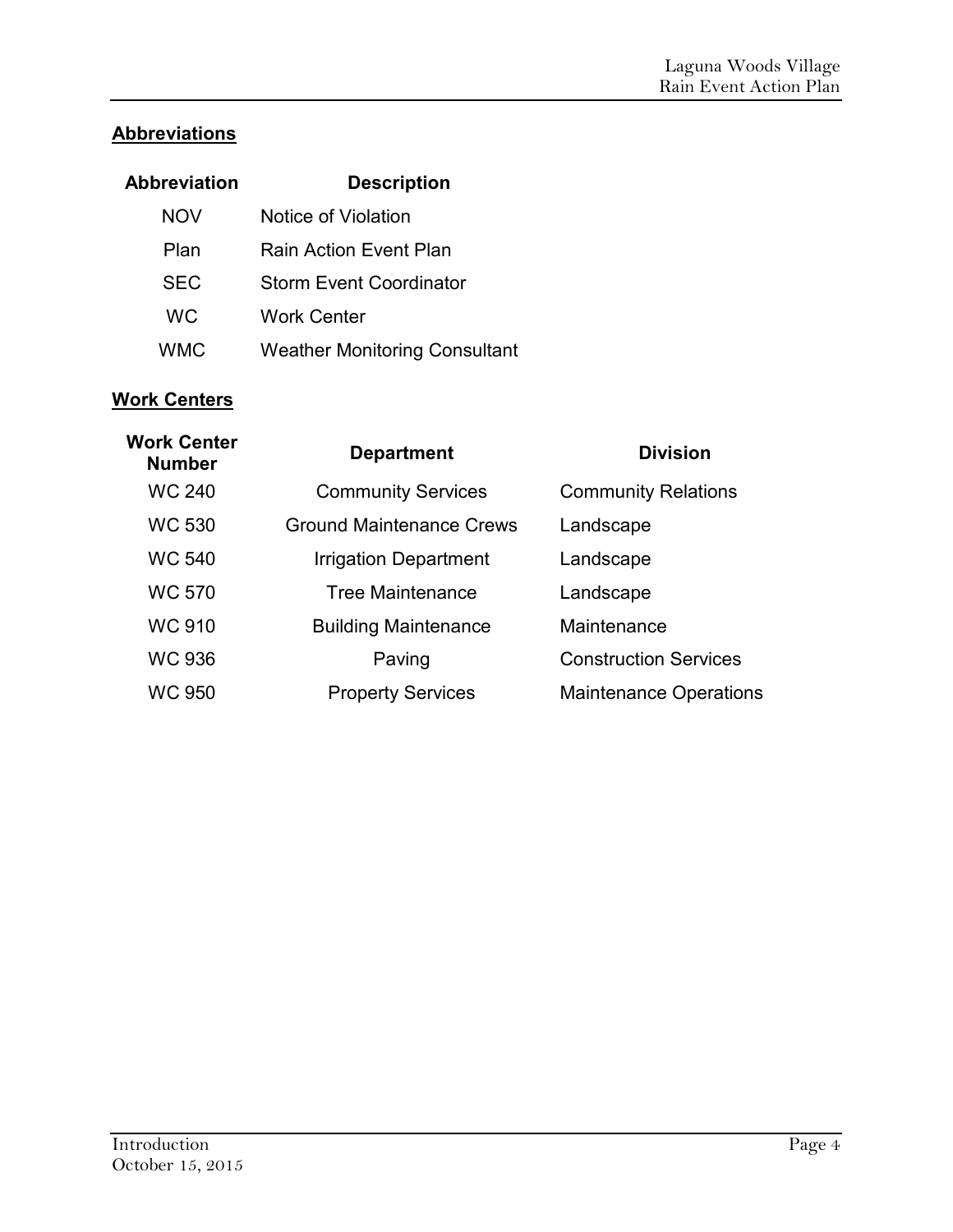# **Rain Season Preparation**

Procedures will be set in motion each year in an effort to prepare Laguna Woods Village for the upcoming rain season. The City of Laguna Woods Municipal Code defines the rain season from October 15 until April 15. Therefore the preparations will be done in September and early October. At Staff meetings prior to the rain season, Department Managers and/or Supervisors shall remind Staff of rain season preparation and safety policies that need to be upheld during a rain event. Below is the Statement of Procedures for each Division that summarizes the efforts that shall be taken for rain season preparation.

# *Security Division*

Security Staff shall coordinate updating the Plan prior to the rain season. An updated Plan shall be distributed each year to all relevant parties that reflects all changes.

Security Staff will monitor the carports and trash enclosures near the high priority locations for trash and debris. The date and time of the carport and trash enclosure inspections will be documented in the Security Dispatch Log. If excess debris is located in the trash enclosure, a work ticket will be submitted through WC 950 for the trash enclosure to be cleaned. If there are unauthorized loose items stored in any carport, Security shall:

- Post a NOV in the carport of question. The NOV will require the Member to remove the unauthorized contents within 7 days.
- Prepare an incident report and forward to WC 240, if the Member fails to comply with the NOV, then:
	- o WC 240 will send a letter to the Member and give them a specific number of days to comply.
	- o If the Member fails to comply, WC 240 will schedule them before the appropriate Board for member disciplinary action.

# *Landscape Division*

WC 540 shall check and clear all landscape area drains and atrium weep hole outlets, logging the date of the check, repairs needed and when repairs are in effect (see Appendix B for Landscape Drain Inspection Log). WC 530 will clear concrete V-drains and submit a work ticket to WC 950 to coordinate repairs, if required. Pallets of sandbags are placed in key locations within the Community to accommodate emergency requests for small numbers of bags. Additional pallets of sandbags and plastic will be placed in close proximity to high priority locations. Materials such as polyethylene plastic (Visqueen), extra empty sandbags, slope retention materials and fencing for debris screens are stocked (see Appendix A for Material Storage Locations). Emergency equipment such as trash pumps are checked for operational readiness and secured for quick access.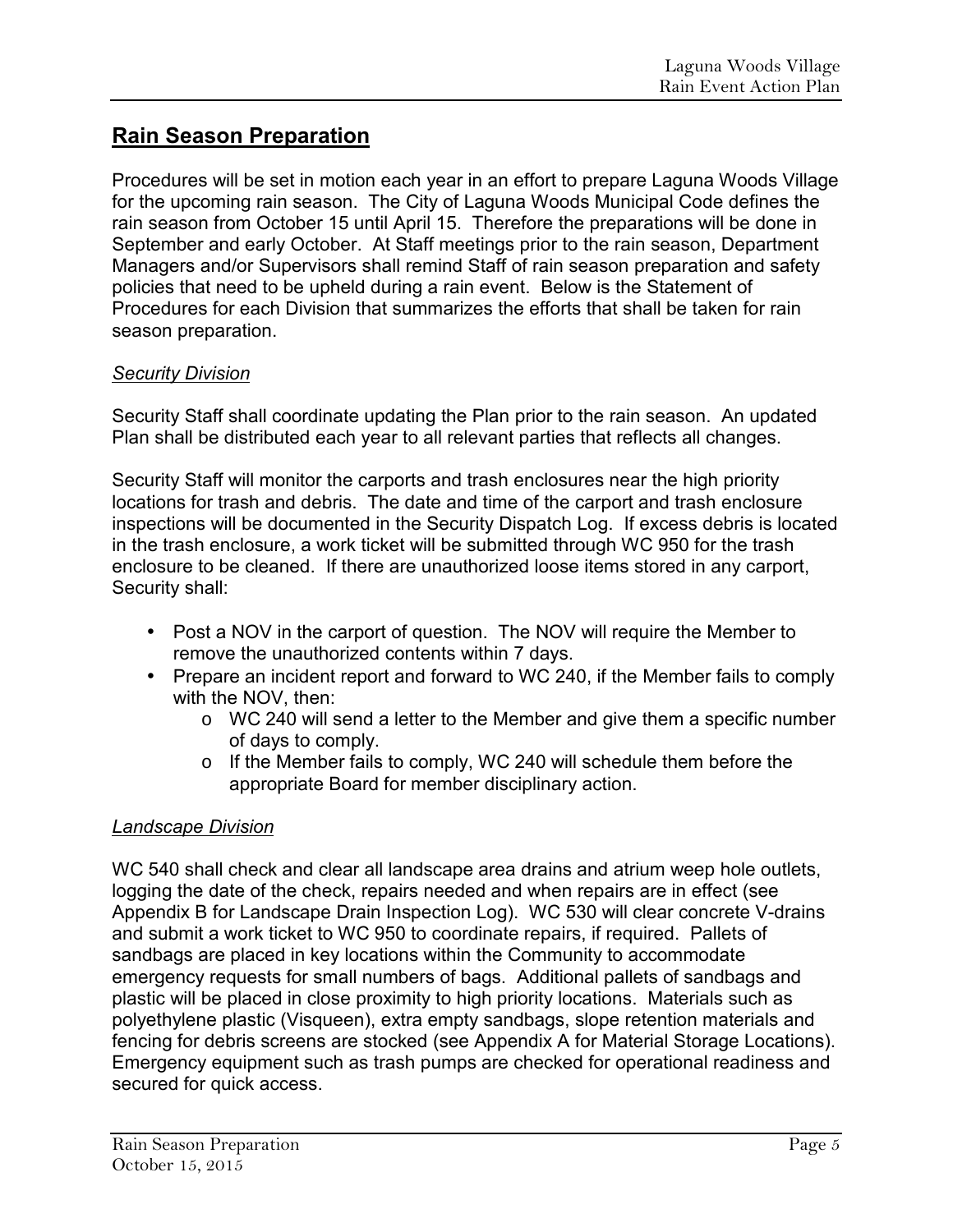WC 530 shall dedicate time to general clean-up such as leaf and debris removal to decrease the chance of drains becoming blocked during rains. Below are mulching guidelines for Landscape Staff:

- Mulch shall not be applied to the shrub beds in high priority locations prior to the rain season.
- At no time shall the amount of existing mulch in shrub beds adjacent to high priority locations exceed 1-inch.

# *Construction Services Division*

WC 936 shall clear all catch basins and drains in the streets and cul-de-sacs, logging the date of the check, repairs needed and when repairs are in effect (see Appendix B for Catch Basin Inspection Log). The backflow valve near the intersection of Calle Aragon and Avenida Majorca shall be inspected. Any debris in the catch basin adjacent to the valve shall be cleared.

The flood wall gate tracks at the intersection of Calle Aragon and Avenida Majorca and between the El Toro tunnel and Via Mariposa shall be cleared of any debris and checked for ease of functionality. The flood wall gates at Via Mariposa East near the El Toro tunnel shall also be inspected of any debris and checked for ease of functionality. A work ticket is submitted through WC 950 if any repairs are required for the flood wall gates.

WC 936 shall coordinate the building gutter cleaning program. All debris shall be cleared and the gutters shall be rinsed to check if the downspouts are flowing.

WC 936 Supervisor shall log all rain season preparations in the WC 936 Rain Season Preparation Checklist (see Appendix B).

# *Maintenance Operations Division*

WC 950 shall enter work tickets as requested for the rain season preparation. The work tickets will be assigned and coordinated to get the work complete.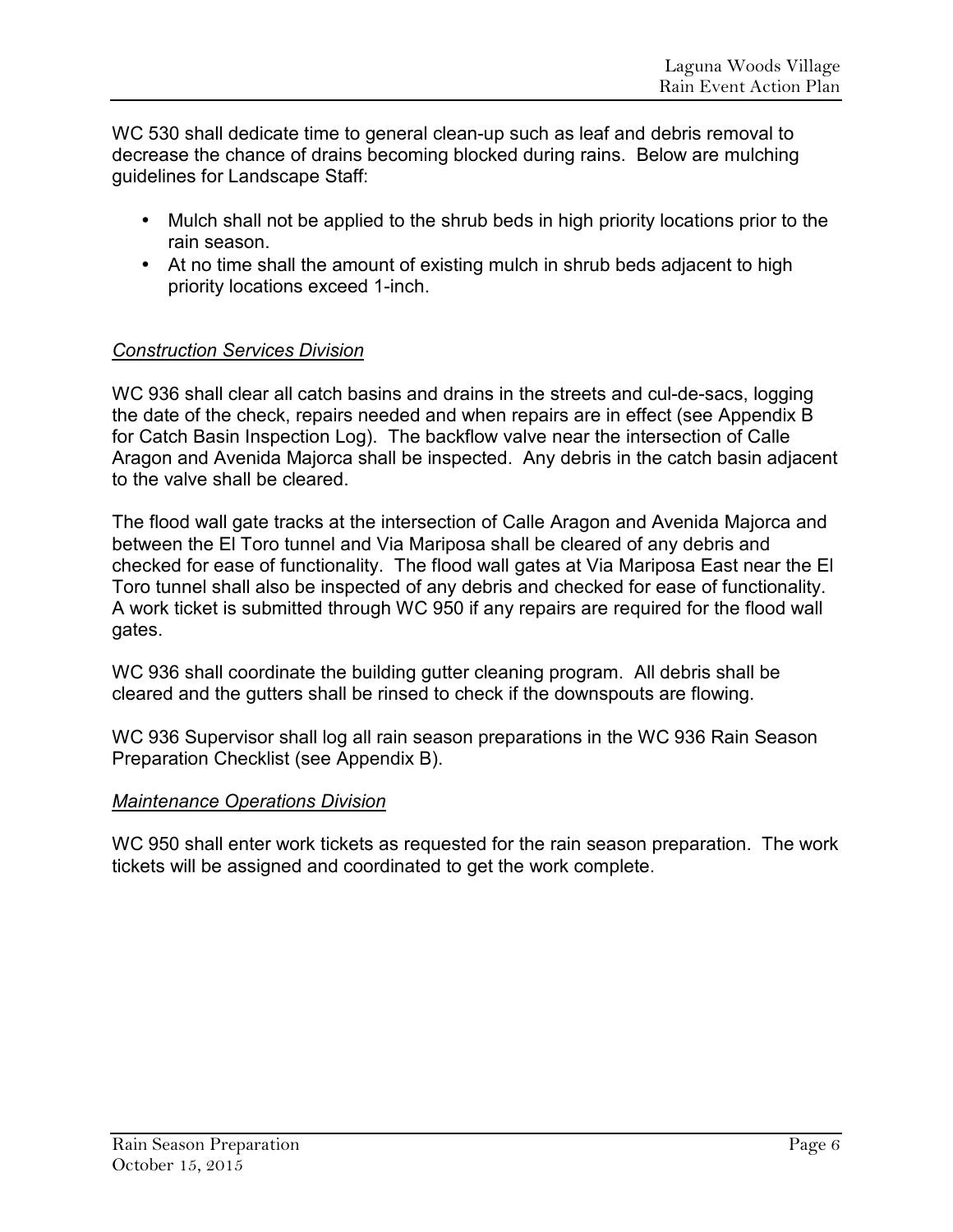# **Rain Season**

During the rain season high priority locations will be monitored by Staff. The Laguna Woods Municipal Code defines the rain season from October 15 until April 15. Outlined are four courses of action during the rain season:

- No Rain Forecasted
- Rain Forecasted
- Severe Storm Forecasted
- Post Rain Event Clean-Up

During the rain season, the weather will be monitored daily by the contracted weather and hydrology monitoring service, California Weather & Earth (Weather Monitoring Consultant, WMC). Vendor notification as specified below, will guide Staff on the procedures of the Plan to follow:

- Initial Notice: The WMC shall notify Corporation identified personnel via email and/or fax five (5) days in advance when weather parameters are identified on model guidance revealing that potential strong storms are showing severe attributes for at least two model runs. Contact will be in the form of a written briefing in paragraph format describing storm system, intensity, direction, and estimated time of arrival and potential for flooding resulting from rainfall amounts depicted.
- 72 hour Notice: The WMC shall provide a 72 hour daily site specific storm event/flood forecast to Corporation identified personnel via email and/or fax in the form of a .pdf/rtf file giving a 72 hour breakdown of weather, rain intensities, wind, hourly rainfall totals, and potential for flooding in an easy-to-read profile format.
- 12 hour Notice: The WMC will provide radar and satellite monitoring within twelve (12) hours of the estimated time of arrival of the storm system. During the first six (6) hours the WMC will provide email and/or telephone updates to Corporation identified personnel on an hourly basis indicating the current weather parameters and changing conditions (if any). Should weather parameters suddenly change, the WMC will also send a notification.
- 6 hour Notice: The WMC will provide continuous monitoring of developing/ approaching storm system during the final six (6) hours to ground fall and will immediately advise Corporation identified personnel via email and/or telephone when radar depicts heavy rainfall and subsequent flooding.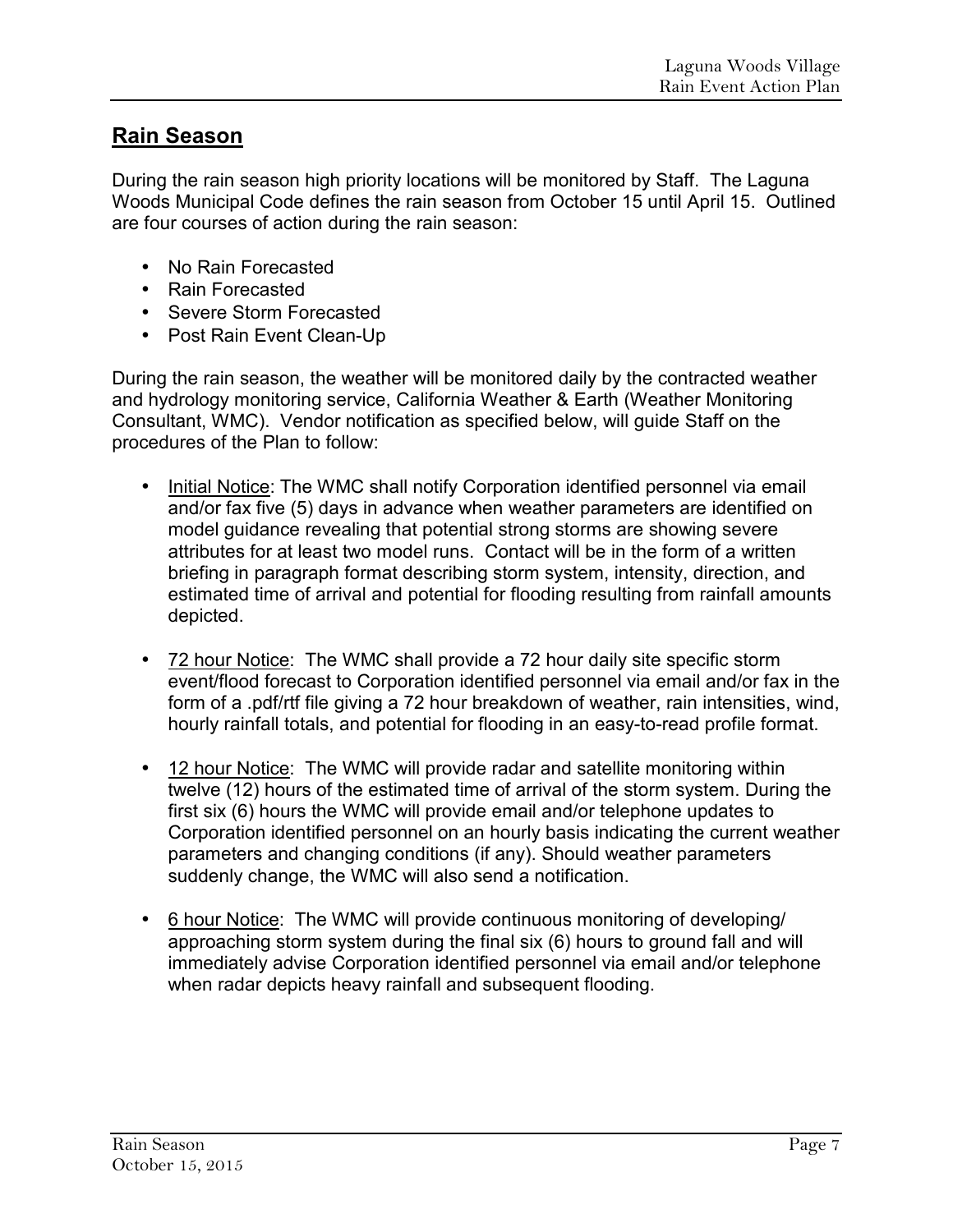## **No Rain Forecasted**

During the rain season, Staff will monitor the preparation efforts taken prior to the rain season. At Staff meetings prior to the rain season, Department Managers and/or Supervisors shall remind Staff of rain season preparation and safety policies that need to be upheld during a rain event. Below is the Statement of Procedures for each Division that summarizes the efforts that shall be taken during the rain season when no rain is forecasted:

#### *Security Division*

Security Staff will continue to monitor the carports and trash enclosures near the high priority locations for debris. The date and time of the carport and trash enclosure inspections will be documented in the Security Dispatch Log. If excess debris is located in the trash enclosure a work ticket will be submitted through WC 950 for the trash enclosure to be cleaned. If there is unauthorized loose items stored in any carport, Security shall:

- Post a NOV in the carport of question. The NOV will require the Member to remove the contents within 7 days.
- Prepare an incident report and forward to WC 240, if the member fails to comply with the NOV, then:
	- o WC 240 will send a letter to the member and give them a specific number of days to comply.
	- o If the member fails to comply, WC 240 will schedule them before the appropriate Board for member disciplinary action.

#### *Landscape Division*

Landscape area drains adjacent to high priority locations will be monitored by WC 540. The inventory of materials such as polyethylene plastic (Visqueen), filled sand bags, extra empty sandbags, slope retention materials and drain screens will be monitored (see Appendix A for Material Storage Locations).

WC 530 will continue general clean-up such as leaf and debris removal to decrease the chance of drains becoming blocked during rains. Below are mulching guidelines for Landscape Staff:

- Mulch shall not be applied to the shrub beds in high priority locations during the rain season.
- At no time shall the amount of existing mulch in shrub beds adjacent to high priority locations exceed 1-inch.

#### *Maintenance Operations Division*

WC950 shall enter work tickets as requested and the work tickets will be assigned and coordinated to get the work completed.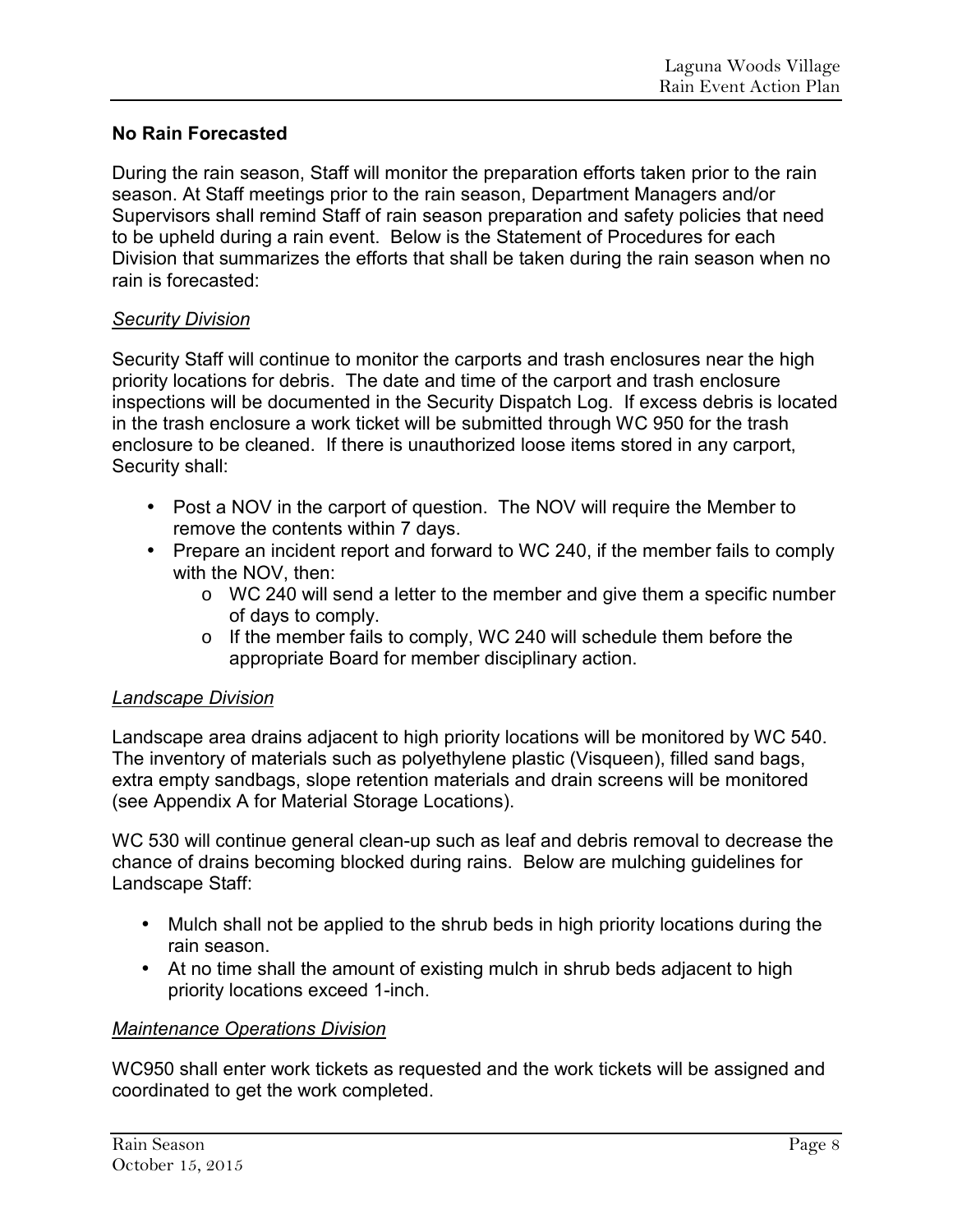# **Rain Forecasted**

*Note: Weather forecasting is not an exact science. Actual weather events can vary dramatically from the forecast. It is understood that even when all Departments are fully staffed and on site, the intensity and/or duration of a rain event can overwhelm the existing infrastructure and that any response is an attempt to provide a reasonably appropriate response during most events.* 

*At no time shall Staff enter an area that is flooded in such a way that would present themselves to danger. Staff shall follow the Storm Shelter Policy outlined in Appendix C.* 

A rain forecasted event is determined by the WMC. During the initial notice, the WMC will indicate the potential for flooding resulting from rainfall amounts depicted. Absent any forecast information provided by the WMC advising Staff of potential strong storms showing severe attributes, additional Staff will not be kept onsite after hours. Below is the Statement of Procedures for each Division that summarizes the efforts that shall be taken during the rain season when rain is forecasted that does not indicate potential for flooding:

## *Security Division*

The El Toro tunnel gates shall be closed and locked at the start of any rainfall (as soon as pavement becomes wet) to stop traffic through the tunnel. The gates shall not be opened until rain ends, the water flow has subsided in the tunnel, and no substantive precipitation is forecast for the following 24 hours.

Security will spot check and close/reclose as necessary the flood gates (will initially be closed by WC 936 at the start of rain) at the following locations:

- Flood gates around Avenida Majorca and Calle Aragon.
- Flood gates between the El Toro Tunnel and Via Mariposa.

Security will respond to emergency and life/safety situations first then respond to other calls on a first come first served basis. Security will monitor high priority locations, when feasible, within the Community during a forecasted rain event. If necessary, Security will notify other departments to respond to rain-related events as needed.

Should a rain event occurring after regular hours unexpectedly include severe attributes and bring about reports of clogged or overwhelmed drains, calls of requests for sandbags, downed limbs, backed up rain gutters or as situations may require, such as damage to landscape requiring installation of polyethylene plastic (Visqueen), flooding in manors or community facilities, damage to buildings, etc., Security is authorized to call out such personnel from other Divisions as may be necessary to promptly address the emergency. Staff will then follow the procedures set forth below under "Severe Storms Forecasted."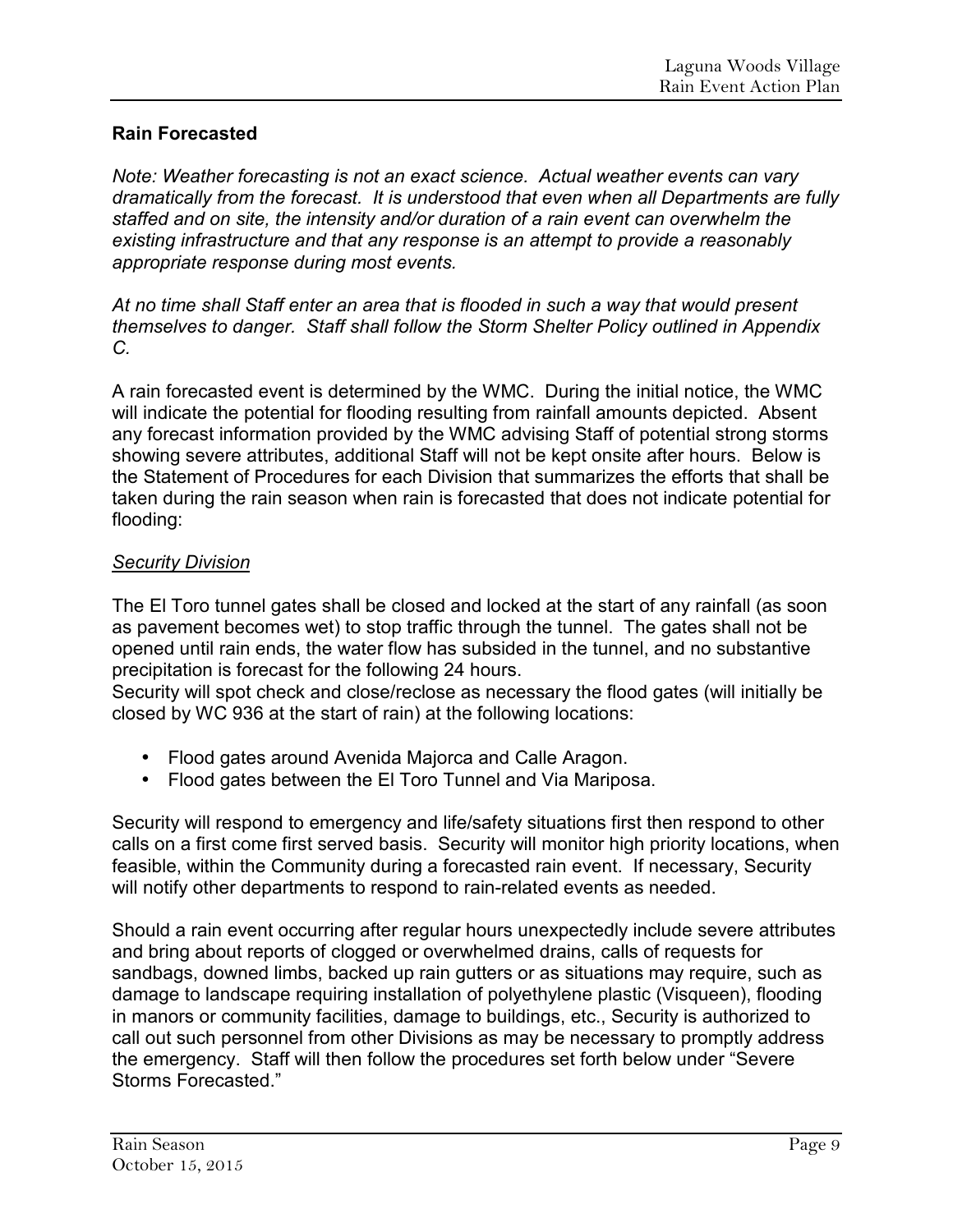# *Landscape Division*

During a rain event, WC 540 will monitor the drains near high priority locations (see Appendix A for the Location Maps). Drain screens shall be installed where needed. Newspaper recycling bins will be moved or secured, if possible, to reduce the chance of the bins tipping over. Debris, including any material that might reasonably appear capable of blocking or impeding water runoff from flowing through the drain grates such as large leaves, papers, card board, limbs, carpeting, plastic bags, etc, neighboring the drains shall be proactively removed. Landscape Staff shall come prepared with flood mitigation tools that may be required.

Landscape Staff shall respond to Security reports of clogged or overwhelmed drains, calls of requests for sandbags, downed limbs, backed up rain gutters or as situations may require, such as damage to landscape requiring installation of polyethylene plastic (Visqueen), etc.

#### *Construction Services Division*

Before the first rain event WC 936 will perform the following:

- Open the gates at the upper and lower Aliso Creek
- Open the gates on the north end of the golf course at Ridge Route
- Verify all three control valves on the north side of Calle Aragon at Gate 3 are open.

The above items shall remain in effect until the end of the rain season.

WC 936 shall close the flood gates at the start of rain at the following locations:

- Flood gates around Avenida Majorca and Calle Aragon.
- Flood gates between the El Toro Tunnel and Via Mariposa.

If a rain event is scheduled on a weekend or after hours, the flood gates shall be closed at the end of the working day prior to the forecasted event.

Once the flood gates have been closed, they are not to be opened until the rain event passes. After the event passes and the rain has stopped, the flood gates will be reopened. The street sweeper will check high priority locations and clear debris as required. WC 936 shall respond to emergency requests as required.

## *Maintenance Operations Division*

WC 950 shall enter work tickets as requested during a rain event. The work tickets will be assigned and coordinated to the appropriate Staff.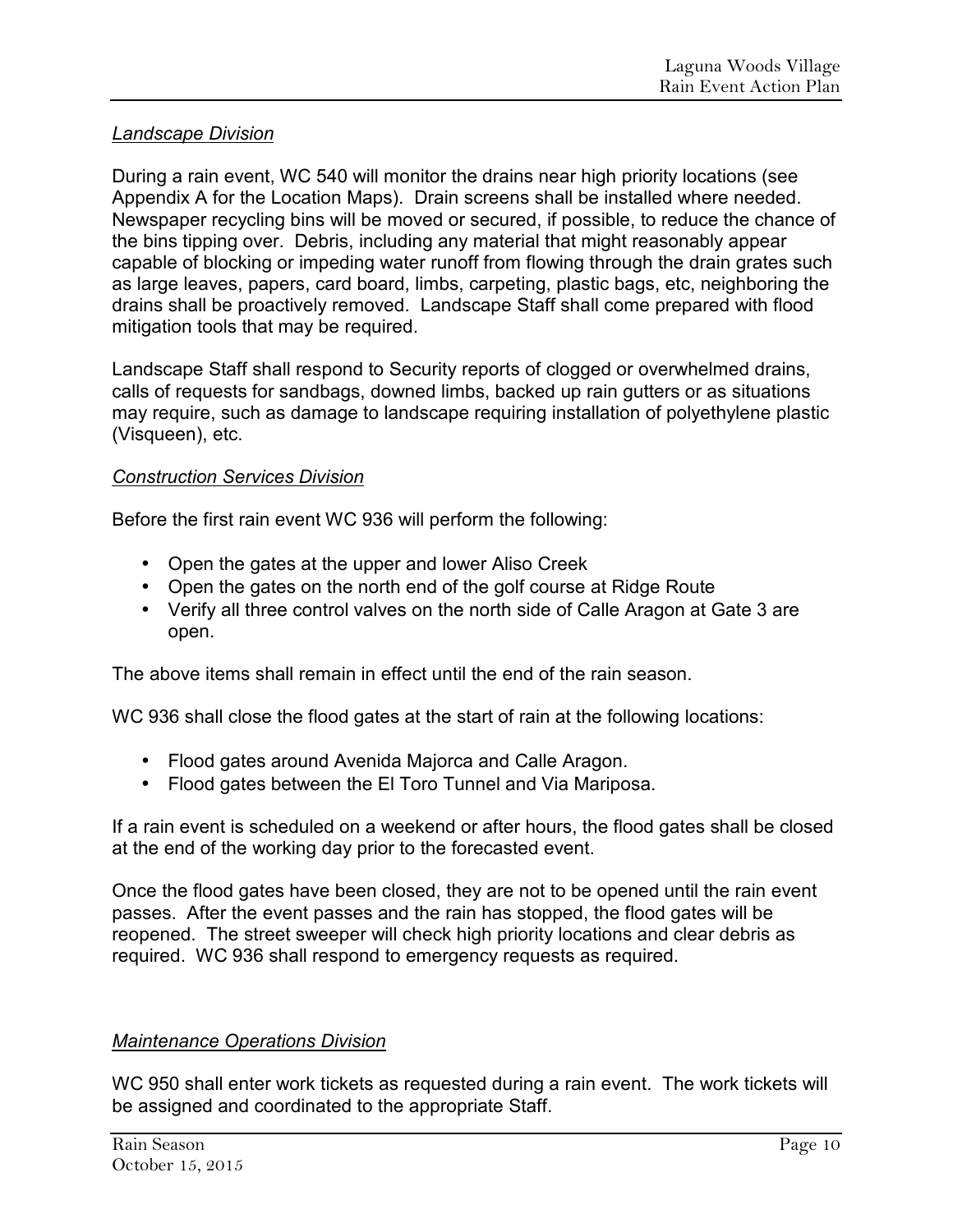# **Severe Storm Forecasted**

*Note: Weather forecasting is not an exact science. Actual weather events can vary dramatically from the forecast. It is understood that even when all Departments are fully staffed and on site, the intensity and/or duration of a rain event can overwhelm the existing infrastructure and that any response is an attempt to provide a reasonably appropriate response during most events.* 

When a severe storm forecast is determined by the WMC, the Security Operations Supervisor (and in his absence, the Security Watch Commander)will be the Storm Event Coordinator, SEC.

The SEC shall notify relevant Department Managers and Division Directors that a severe storm is forecasted and that the Plan is in effect. It is generally understood that weather forecasts cannot be considered wholly accurate and dependable; however, the SEC shall try to convey as much information about the storm that is anticipated, as reported by the WMC.

Following notification of forecast information provided by the WMC advising Staff of potential strong storms showing severe attributes warranting storm shelter, Staff shall follow the procedures outlined in the Storm Shelter Policy (see Appendix C, Storm Shelter Policy).

#### **At no time shall Staff enter an area that is flooded in such a way that would present themselves to danger.**

The SEC shall notify other Departments as necessary to assist during a severe rain event. Below is the Statement of Procedures for each Division that summarizes the efforts that shall be taken during the rain season when a severe storm is forecasted:

## *Security Division*

The El Toro tunnel gates shall be closed and locked at the start of rainfall (as soon as pavement becomes wet) to stop traffic through the tunnel. The gates shall not be opened until rain ends, the water flow has subsided in the tunnel, and no substantive precipitation is forecast for the following 24 hours. .

Security will respond to emergency and life/safety situations first then respond to other calls on a first come first served basis. Security will monitor high priority locations, when feasible within the Community during a forecasted rain event. If necessary, Security will notify other departments to respond to rain related events as needed.

Once notified by the Landscape Manager that sandbagging of elevators and recreation rooms has begun, Security will post signage advising that resident access to those areas are being blocked.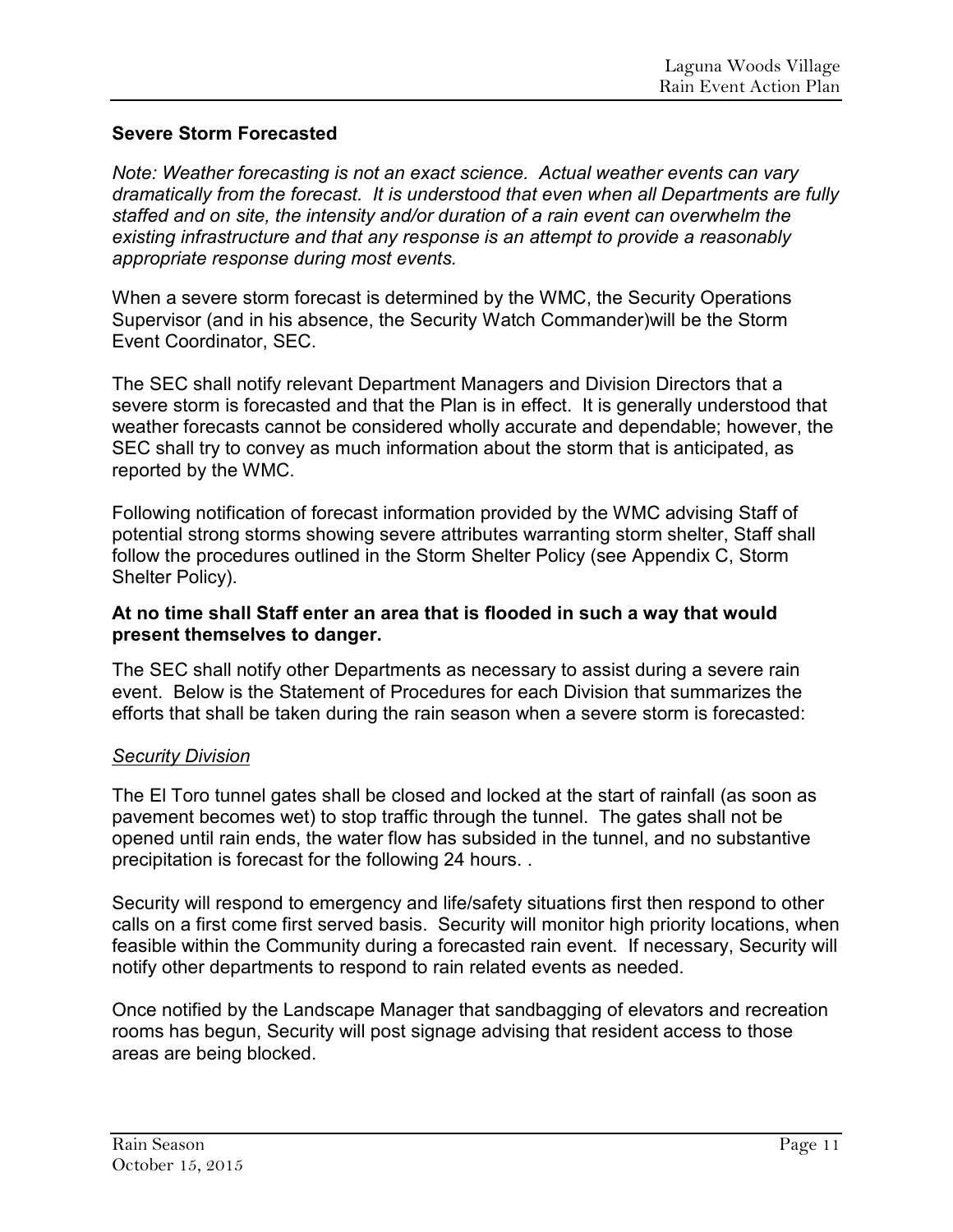In the event of a severe storm that is forecast to occur after hours, the SEC will notify the Division Directors regarding the after hours Staff members that will be on site. Security will monitor the weather after hours utilizing information for the severe storm event as provided by the WMC.

Security shall call in more Staff from the Emergency Phone List (see Appendix D) in the event that more staffing is required to respond to an increase in storm-related events or the scope of work requires a different skill to address the emergency at hand.

#### *Landscape Division*

The Landscape Manager shall evaluate if additional Staff is required during after hours, and so advise the SEC. Prior to the end of the work day, the following response(s) may be implemented or scheduled for after hour coverage:

- Upon notification by the WMC that an intense storm as specified is imminent for our location, appropriate after hour coverage is scheduled to provide a crew(s) to be onsite. The Landscape Manager shall notify the SEC.
- The Landscape Manager will send an email to the SEC and copied to Division Directors and key personnel to advise as to how many crews will be scheduled to be onsite after regular work hours and at what times. 4reminder is sent of where an inventory of equipment and other resources can be found, should they be required.
- The after hours crews work primarily to keep drains clear in high priority locations (see Appendix A for the Location Maps).
- The after hours crew will keep Security appraised of escalating events that will require calling in additional Staff for coverage.

Below is the Statement of Procedures for Landscape Staff, for regular hours or after hours, during a forecasted severe storm event:

- At the beginning of a rain event, deploy Landscape Staff to monitor the drains near high priority locations (see Appendix A for Location Maps). Debris, including any material that might reasonably appear capable of blocking or impeding water runoff from flowing through the drain grates such as large leaves, papers, card board, limbs, carpeting, plastic bags, etc, neighboring the drains shall be proactively removed. The Landscape Staff shall come prepared with those tools that may be required to remove debris where possible.
- Landscape Staff shall initiate procedures to install sandbags inside the garages at the entry ways of the recreation rooms and elevator shafts at buildings near high priority locations to attempt to minimize structural damage to the interior of those locations. The Landscape Manager shall notify Security to post signage advising that resident access to those areas will be blocked. Vehicle access to the garages will not be blocked with sandbags or barricades.
- Post Staff to survey drains and monitor high priority locations.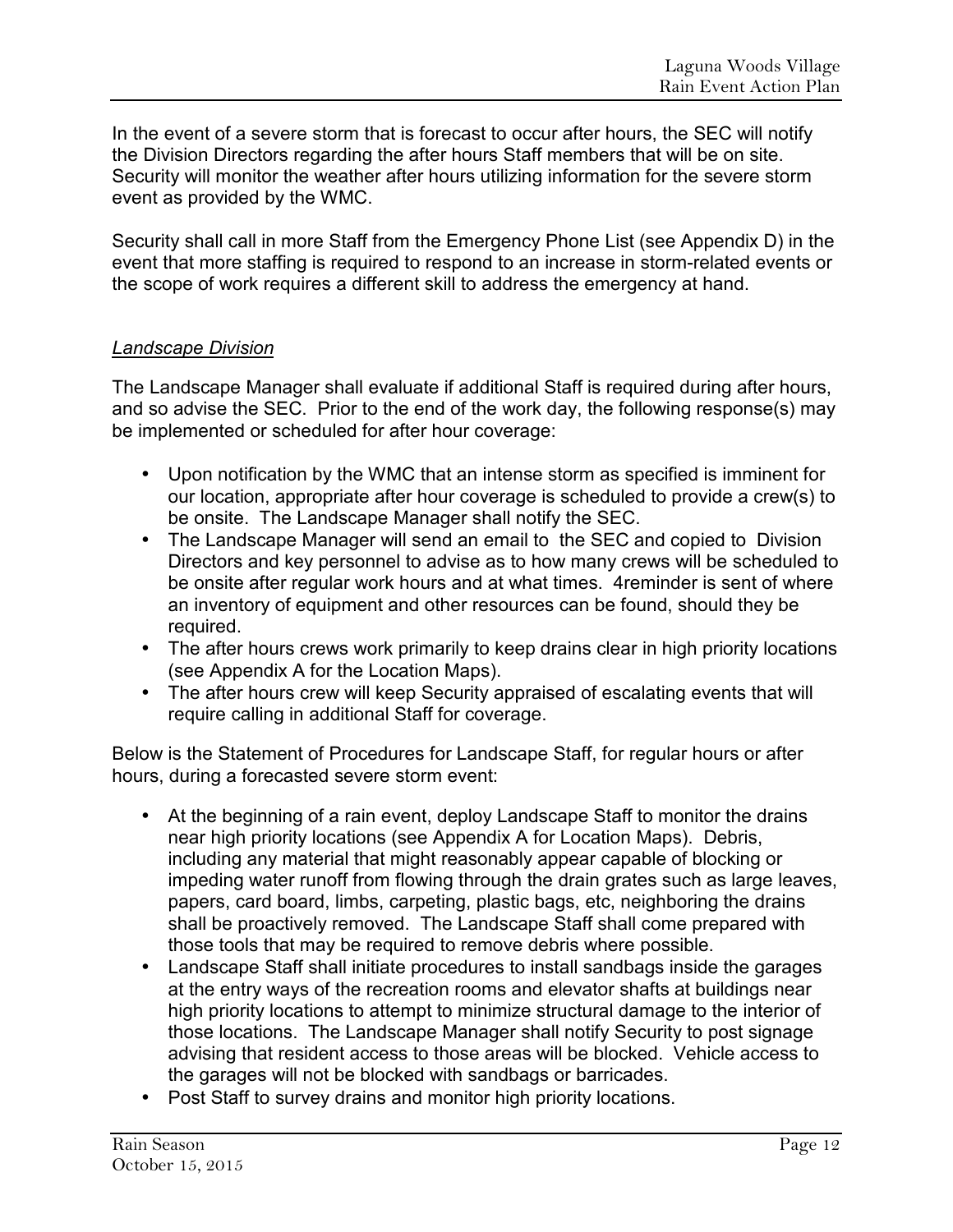• Install debris screens at drain inlets where needed.

Landscape Staff shall respond to Security reports to the best of their ability for clogged or overwhelmed drains, calls from requests for sandbags, downed limbs, backed up rain gutters or as situations may require, such as damage to landscape requiring installation of polyethylene plastic (Visqueen), etc.

Under Resolution 03-11-200 Third Laguna Hills Mutual approved the following addition to the Rain Event Action Plan:

When a severe storm is forecasted, the Corporation authorizes an unbudgeted operating expenditure of no more than \$16,000 per rain event to add one additional team of two Landscaping Staff for drain monitoring in the high priority areas off Via Mariposa West.

Therefore when a severe storm is forecasted there will be two teams of two Landscaping Staff scheduled to monitor the drains at the Third Mutual high priority location off of Via Mariposa West, one team of two to monitor the drains off of Calle Pico and Paseo Del Lago and one team to respond to emergency calls from Security throughout the Community, in all Mutual's.

#### *Construction Services Division*

.

WC 936 shall close the flood gates at the start of rain at the following locations:

- Flood gates around Avenida Majorca and Calle Aragon.
- Flood gates between the El Toro Tunnel and Via Mariposa.

WC 936 shall remove the railings on the Aliso Creek bridge between CDS 60 and 12. After the railings are removed, the "Bridge Closed" sign shall be posted at both sides of the bridge. At no time shall Staff enter the bridge if water has overtopped the bridge.

If a severe rain event is scheduled to occur on a weekend or after hours, the flood gates and bridge shall be closed at the end of the working day prior to the forecasted event.

Once the flood gates have been closed, they are not to be opened until the rain event passes. After the event passes and the rain has stopped, the flood gates with be reopened. The street sweeper will check high priority locations and clear debris as required. WC 936 shall respond to emergency requests as required.

#### *Maintenance Division*

WC 950 shall enter work tickets as requested during a rain event. The work tickets will be assigned and coordinated to the appropriate Staff.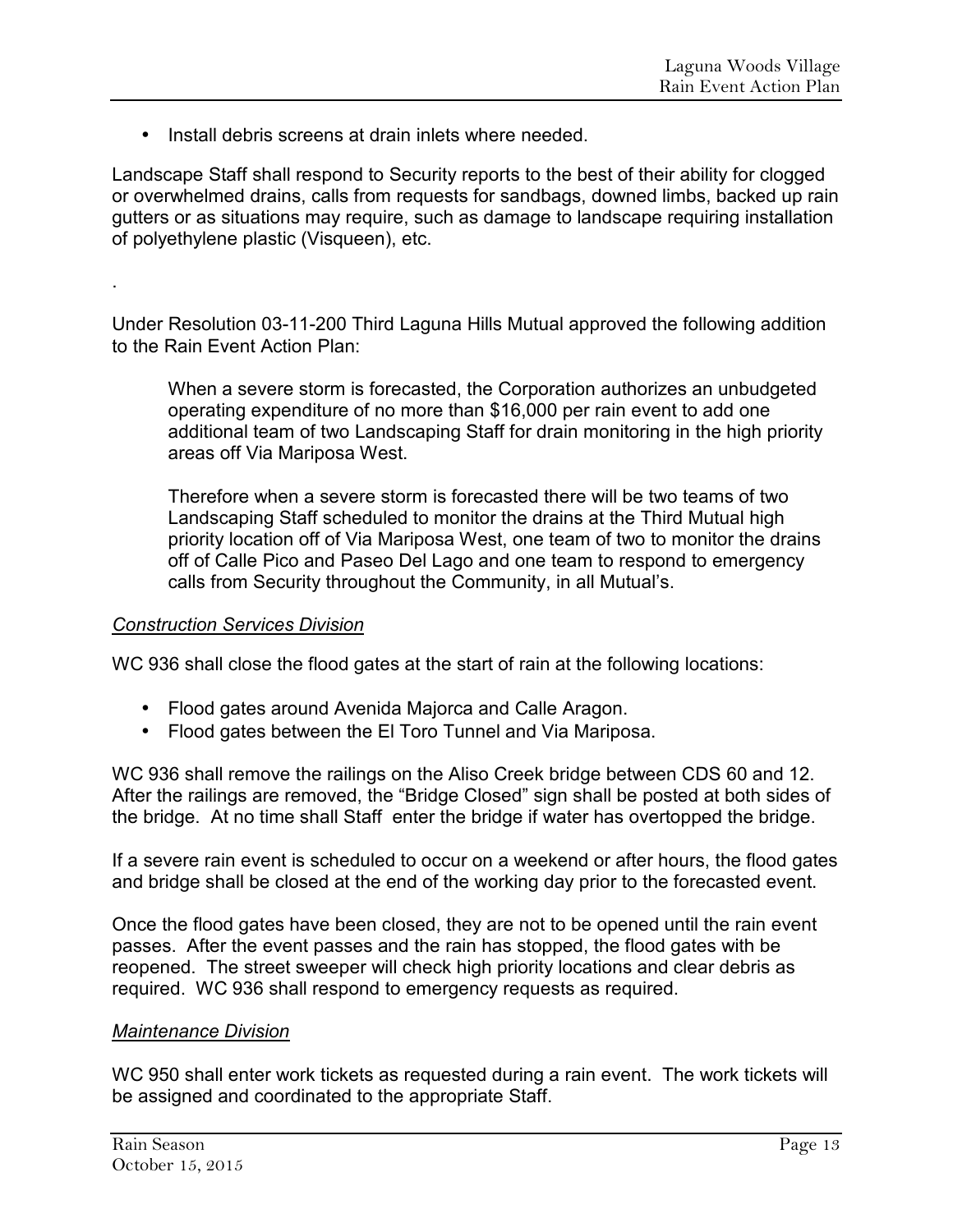# *Automated Telephone Broadcasting System*

Under Resolution 03-11-200 Third Laguna Hills Mutual approved an automated telephone broadcasting system (System) to contact Third Mutual residents in high priority locations with current contact information on file with Community Services.

Messages shall be sent out on the System during the hours of 9:00 am to 9:00 pm. when Staff receives the WMC 72-hour and immediately upon receipt of the 12-hour notice.

- 72-hour Message: This will be a general message notifying that a severe storm is forecasted in 48-72 hours. This message will go out during the hours of 9:00 am to 9:00 pm. If the WMC 72-hour notice is received after 9:00 pm and before 9:00 am, the message will go out during the following 9:00 am to 9:00 pm time frame.
- 12-hour Message: This message will provide updated information about the storm. This message will go out immediately upon receipt of the WMC 12-hour notice at any hour of the day.

See Appendix E for standard message scripts.

The SEC will activate the System to distribute the message during business hours on weekdays. In the SEC's absence, the Security Watch Commander will activate the System to distribute the message on weekends, holidays and after-hours on weekdays. The message will be sent to owners and non-owner residents in the high priority locations of Third Mutual. The message will also be sent to Third Mutual Board of Directors, Golden Rain Foundation President, United Mutual President and Mutual 50 President unless they opt out.

*Note: Use of the system requires MIS staff to set up and launch. If need arises outside of business hours MIS staff will be called out as needed to provide system administration.*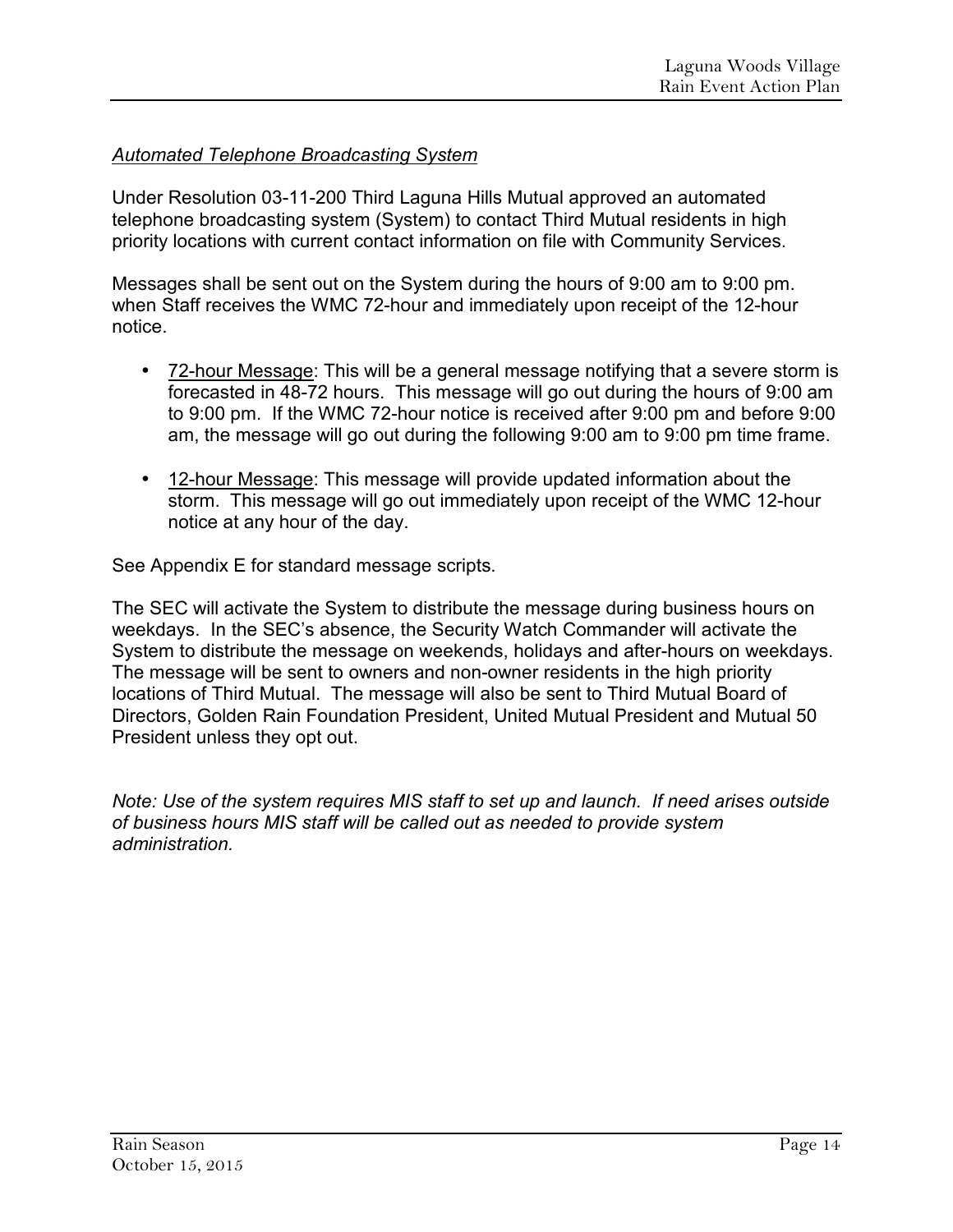## **Post Rain Event Clean-up**

After a rain or storm event, Staff will perform clean-up to the affected areas. Below is the Statement of Procedures for each Division summarizing the efforts that shall be taken during the post rain or storm event clean-up:

#### *Security Division*

Security Staff will open the El Toro Tunnel after rain has ended, the water level subsided, and the forecast for the next 24 hours includes no substantive rain.

Security Staff will check that the flood gates have been reopened by WC 936 at the following locations:

- Flood gates around Avenida Majorca and Calle Aragon.
- Flood gates between the El Toro Tunnel and Via Mariposa.

Security Staff will continue to monitor the carports and trash enclosures near the high priority locations for debris. The date and time of the carport and trash enclosure inspections will be documented in the Security Dispatch Log. If excess debris is located in the trash enclosure a work ticket will be submitted through WC 950 for the trash enclosure to be cleaned. If there is unauthorized loose items stored in any carport, Security shall:

- Post a NOV in the carport of question. The NOV will require the Member to remove the contents within 7 days.
- Prepare an incident report and forward to WC 240, if the member fails to comply with the NOV, then:
	- o WC 240 will send a letter to the member and give them a specific number of days to comply.
	- o If the member fails to comply, WC 240 will schedule them before the appropriate Board for member disciplinary action.

As Security Staff is patrolling the Community, any areas that received rain damage or that require post storm clean-up shall be reported to WC 950.

#### *Landscape Division*

Landscape area drains adjacent to high priority locations will be cleared by WC 540. The inventory of materials such as polyethylene plastic (Visqueen), filled sand bags, extra empty sandbags, slope retention materials and drain screens will be restocked as necessary.

Landscape Staff shall remove sandbags or polyethylene plastic (Visqueen) that was put up as a result of the severe storm event where appropriate. WC 530 will perform general clean-up such as removing downed limbs, leaves and debris as post storm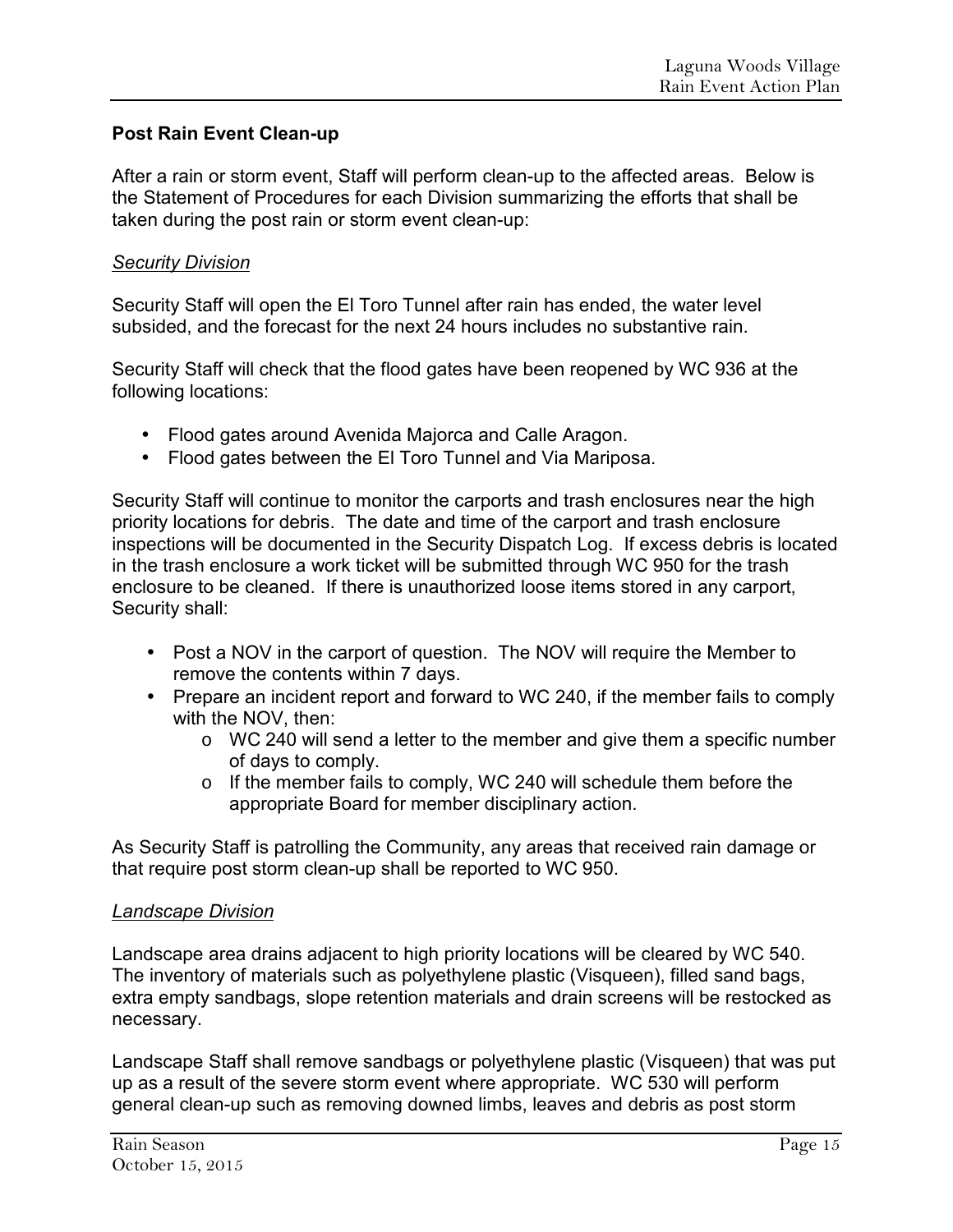clean-up. Any tree maintenance or large limbs requiring extra assistance shall be reported to WC 570.

# *Construction Services Division*

WC 936 shall assist with the post rain event clean-up as requested. This could include removing sandbags, street sweeping or clearing catch basins as required. WC 936 shall respond to clogged gutters discovered after a rain event. WC 936 shall clean up silt and debris from the walkways along Aliso Creek.

WC 936 shall remove the "Bridge Closed" signs from the Aliso Creek bridge between CDS 60 and 12. After the signs are removed, the railings shall be replaced on both sides of the bridge.

At the end of the rain season WC 936 will perform the following:

- Close the gates at the upper and lower Aliso Creek
- Close the gates on the north end of the golf course at Ridge Route

The backflow valve near the intersection of Calle Aragon and Avenida Majorca shall be inspected. Any debris in the catch basin adjacent to the valve shall be cleared.

# *Maintenance Division*

WC 950 shall enter work tickets as requested during the post rain event clean-up. The work tickets will be assigned to and coordinated with the appropriate Staff.